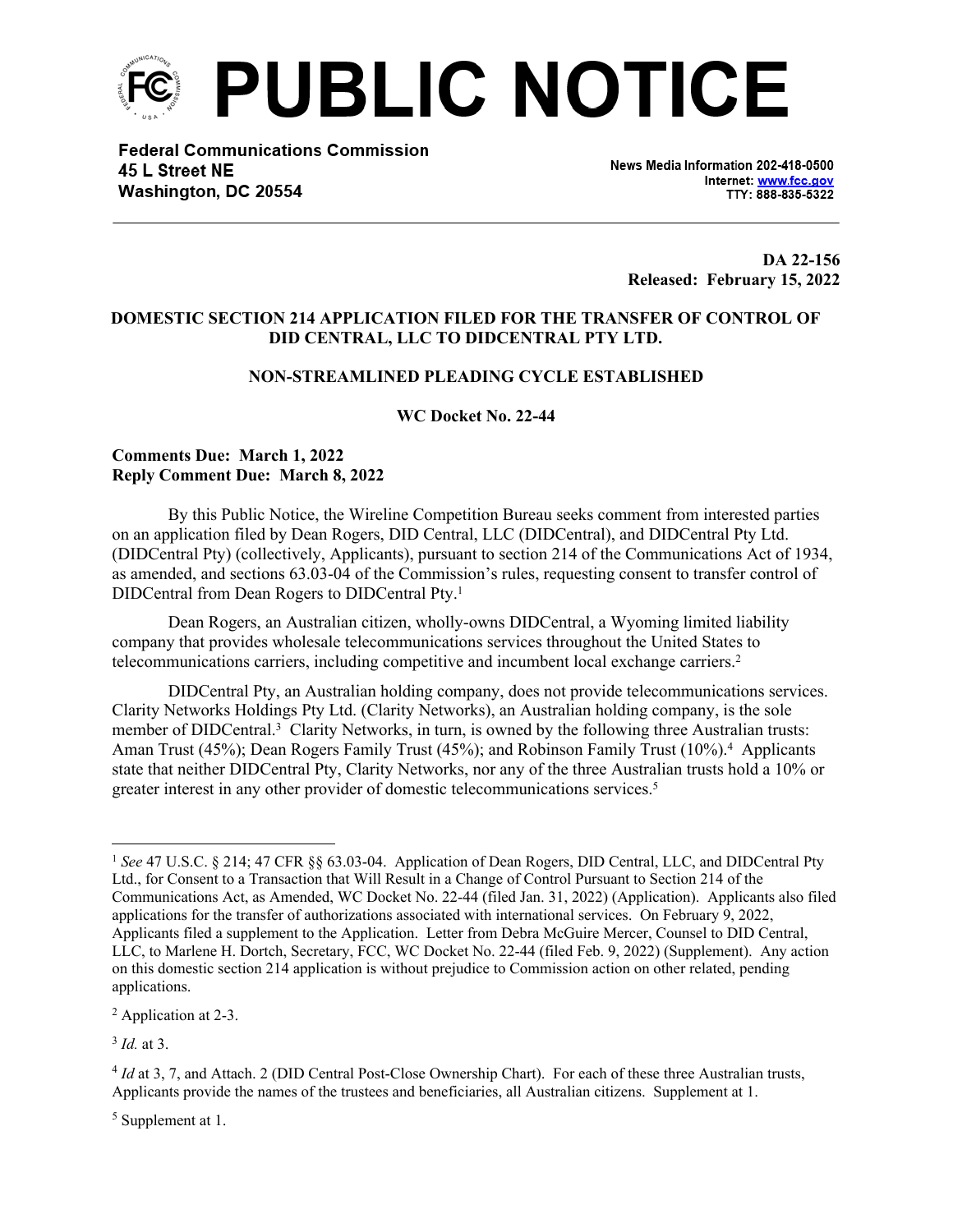Pursuant to the terms of the proposed transaction, DIDCentral Pty will acquire all of Dean Rogers's membership interest in DIDCentral, thus, post-consummation, DIDCentral will become a wholly-owned subsidiary of DIDCentral Pty.<sup>6</sup> Applicants assert that a grant of the Application would serve the public interest, convenience, and necessity.<sup>7</sup> Applicants state the transaction, "will provide DIDCentral with access to the financial resources of DIDCentral Pty thus strengthening the operations of DIDCentral in the wholesale telecommunications services market," and that "[f]ollowing consummation of the [t]ransaction, DIDCentral will continue to provide the full range of services it does today, without diminishment or interruption."<sup>8</sup> In light of the multiple applications pending before the Commission with respect to this transaction and the public interest review associated with them, we accept the Application for non-streamlined processing.<sup>9</sup>

Referral to Executive Branch Agencies. Through this Public Notice, pursuant to Commission practice, the Application and the associated international application, ITC-T/C-20220202-00027, are being referred to the relevant Executive Branch agencies for their views on any national security, law enforcement, foreign policy, or trade policy concerns related to the foreign ownership of the Applicants.<sup>10</sup>

Domestic Section 214 Application Filed for the Transfer of Control of DID Central, LLC to DIDCentral Pty Ltd., WC Docket No. 22-44 (filed Jan. 31, 2022).

# **GENERAL INFORMATION**

The application identified herein has been found, upon initial review, to be acceptable for filing. The Commission reserves the right to return any application if, upon further examination, it is determined to be defective and not in conformance with the Commission's rules and policies.

Interested parties may file comments **on or before March 1, 2022**, and reply comments **on or before March 8, 2022**. Comments may be filed using the Commission's Electronic Comment Filing System (ECFS) or by paper.

- Electronic Filers: Comments may be filed electronically by accessing ECFS at <http://apps.fcc.gov/ecfs/> .
- **Paper Filers:** Parties who choose to file by paper must file an original and one copy of each filing. If more than one docket or rulemaking number appears in the caption of this proceeding, filers must submit two additional copies for each additional docket or rulemaking number.
	- Filings can be sent by commercial overnight courier or by first-class or overnight U.S. Postal Service mail.<sup>11</sup> All filings must be addressed to the Commission's Secretary, Office of the Secretary, Federal Communications Commission.

7 *Id.* at 4.

8 *Id.*

<sup>9</sup> 47 CFR § 63.03.

<sup>11</sup> Effective March 19, 2020, and until further notice, the Commission no longer accepts any hand or messenger delivered filings. This is a temporary measure taken to help protect the health and safety of individuals, and to

(continued….)

<sup>6</sup> Application at 3.

<sup>10</sup> 47 CFR § 1.40001. *See Process Reform for Executive Branch Review of Certain FCC Applications and Petitions Involving Foreign Ownership,* IB Docket 16-155, Report and Order, 35 FCC Rcd 10927 (2020), Erratum (Appendix B — Final Rules), DA 20-1404 (OMD/IB rel. Nov. 27, 2020). *See also Rules and Policies on Foreign Participation in the U.S. Telecommunications Market; Market Entry and Regulation of Foreign- Affiliated Entities*, IB Docket Nos. 97-142 and 95-22, Report and Order and Order on Reconsideration, 12 FCC Rcd 23891, 23918-19, paras. 61- 63 (1997) (*Foreign Participation Order*), recon. denied, 15 FCC Rcd 18158 (2000).